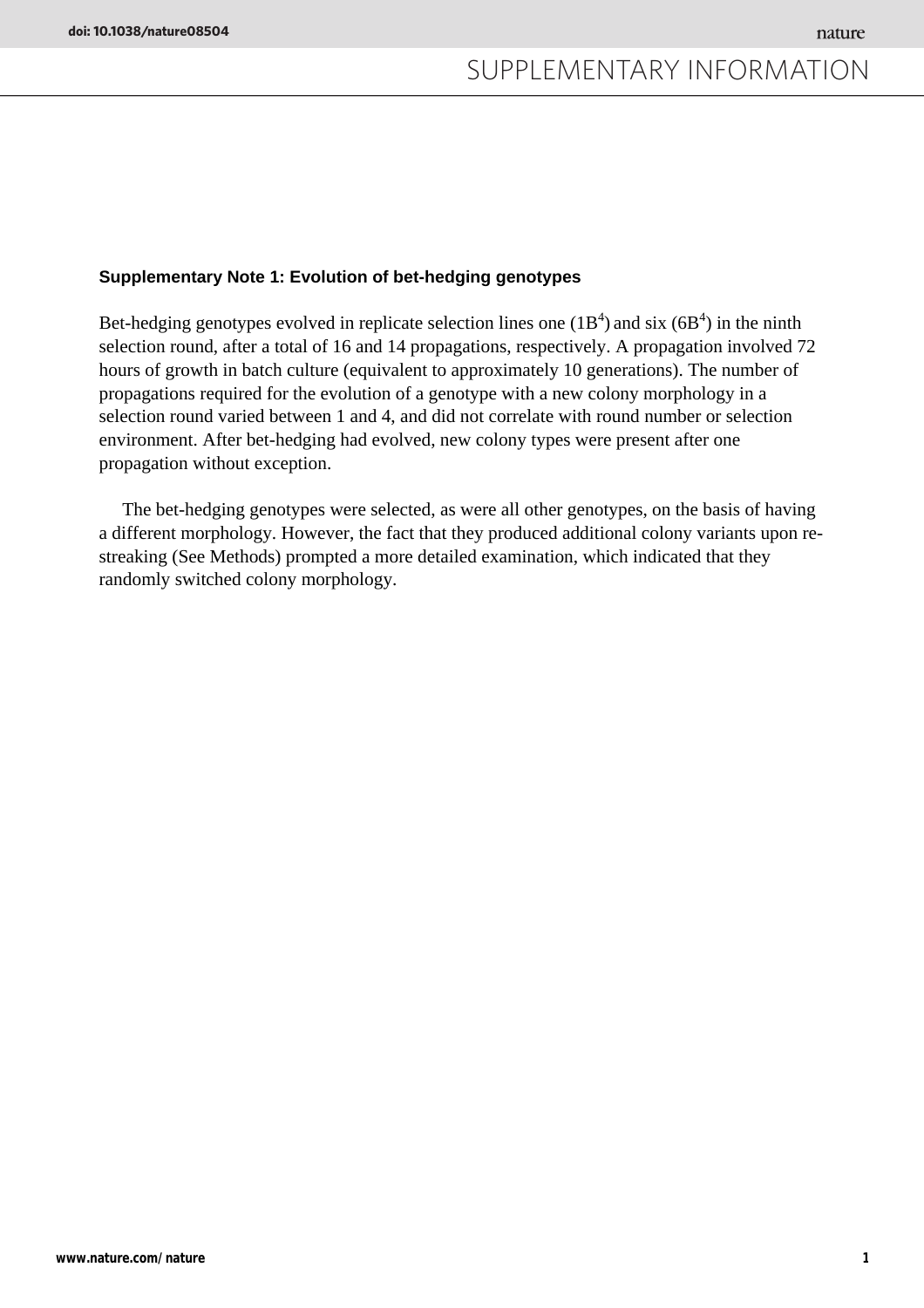### **Supplementary Note 2: Extinction of a bet-hedging genotype under a modified regime**

Rapid stochastic colony morphology switching facilitated persistence under our selection regime. To examine the mechanism behind this ecological success, we re-imposed this regime on  $1B<sup>4</sup>$  in static and shaken microcosms, but ignored the colony variants that this genotype generated through rapid colony switching. To this end, six replicate selection lines were founded with  $1B<sup>4</sup>$ in both static and shaken microcosms. New genotypes with different colony morphologies emerged in all replicates after approximately 8 propagations. Some of these genotypes no longer switched (3 and 4 of the 6 replicates in static and shaken microcosms, respectively), while the others switched between colony types distinguishable from those of  $1B<sup>4</sup>$ . Under the rules of our selection regime, these new genotypes would pass on to the next round of selection, and thus drive  $1B<sup>4</sup>$  to extinction. These observations show that rapid colony switching persisted by acting as a bet-hedging strategy, facilitating evasion of the fluctuating selection for colony innovation before the evolution of new genotypes with novel colony morphologies by mutation and selection.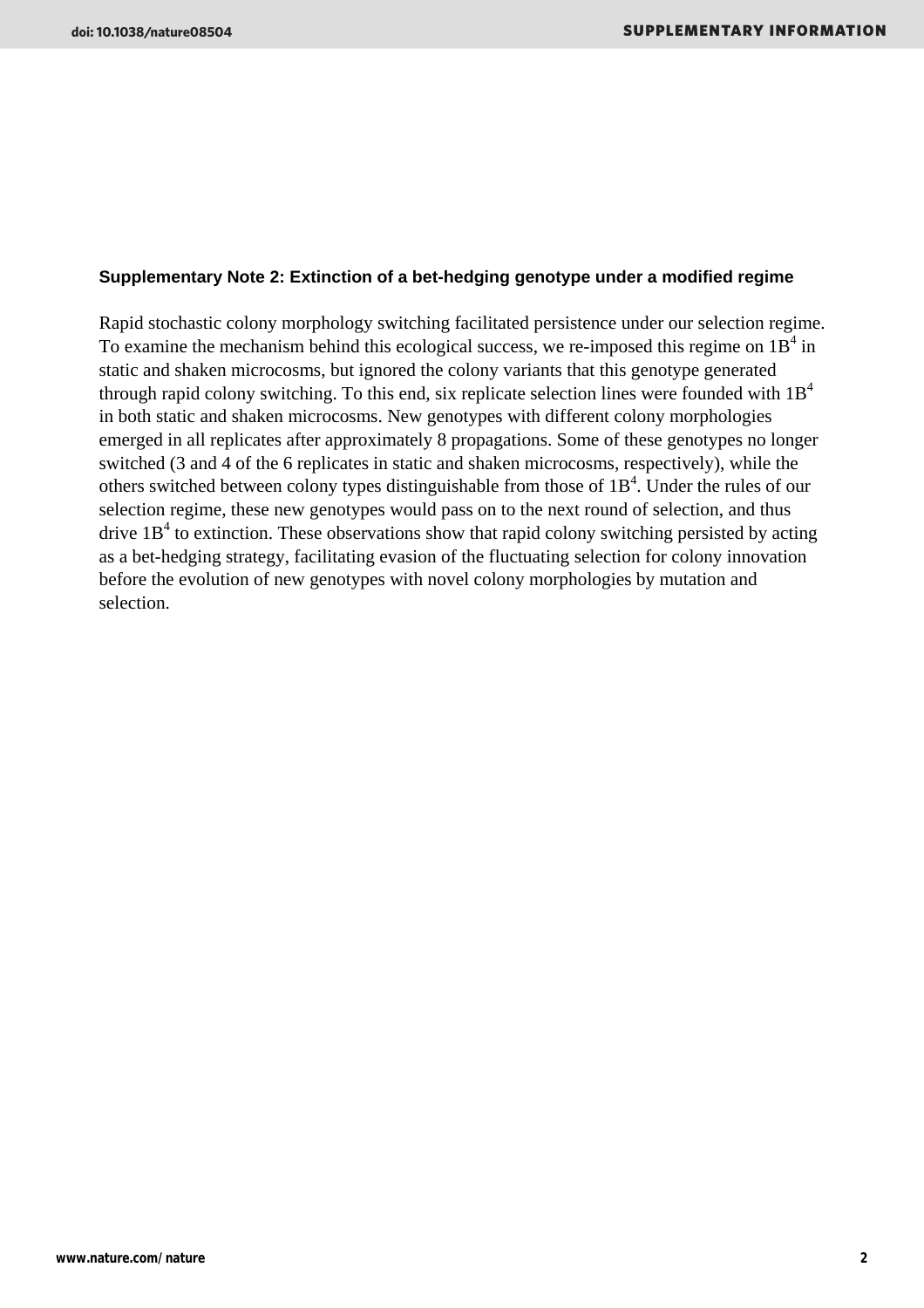#### **Supplementary Method 1: Genetic analysis of the capsule phenotype**

To determine the genetic architecture of the capsule phenotype, the bet-hedging genotype  $(1B<sup>4</sup>)$ was subjected to transposon mutagenesis using a derivative of Tn5 (ref. 19). A screen of 68,743 transposon mutants identified 183 mutants of which the colonies were 'locked' in either the translucent or opaque state. The genomic location of the transposon was determined in 154 of these mutants by sequencing of the DNA flanking the transposon, and locating this sequence in the *Pseudomonas fluorescens* SBW25 genome sequence<sup>23</sup>. This identified 33 mutants in which the transposon had inserted in a gene involved in the synthesis of colanic acid – a previously characterised capsule polysaccharide<sup>20</sup> – or a precursor thereof (Supplementary Table 1). Mutants locked in the translucent state contained a severely diminished proportion of  $Cap<sup>+</sup>$  cells, while transposon insertions in  $galU$  completely abolished the formation of  $Cap<sup>+</sup>$  cells. Together, these findings implicate that the capsules consist of colanic acid, and corroborate the link between the morphology of colonies and cells.

We screened a large library of transposon mutants incapable of rapid switching, but failed to identify any insertions in regions of DNA resembling contingency loci such as specific unstable DNA sequences (*e.g.* short repeats), genes encoding methylases, or invertase genes, which have been shown to underlie rapid stochastic phenotype switching in bacteria. Thus, these data also support the notion that switching in  $1B<sup>4</sup>$  does not involve such contingency loci.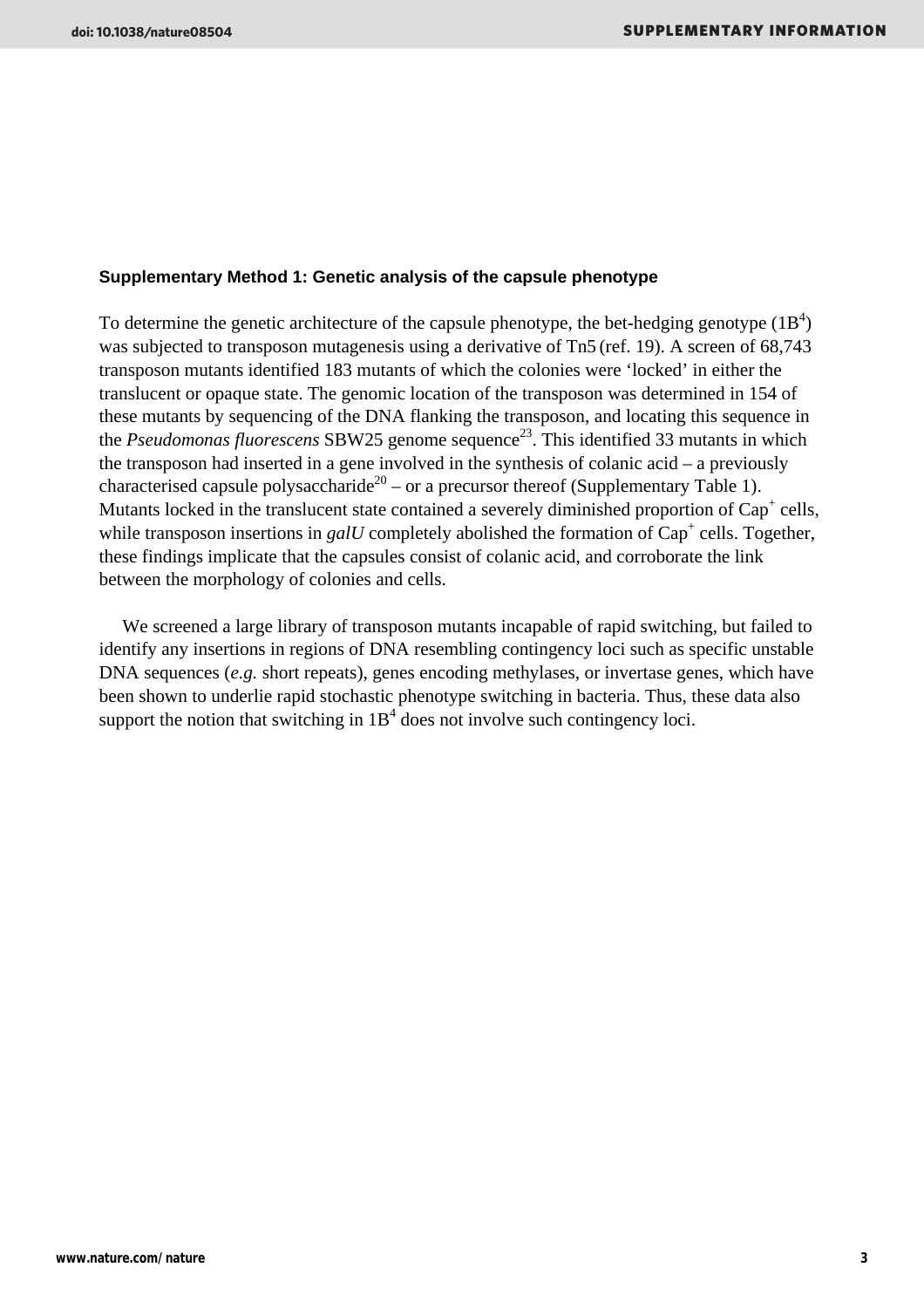# **Supplementary Table 1: Transposon mutants of 1B4 in colanic acid genes**

| Gene            | Putative protein function <sup>a</sup>      | Metabolic pathway <sup>a</sup> | <b>Hits</b> <sup>b</sup> |
|-----------------|---------------------------------------------|--------------------------------|--------------------------|
| wcaJ            | UDP-glucose lipid carrier transferase       | Colanic acid                   | 3                        |
| <i>Pflu3659</i> |                                             | Colanic acid <sup>c</sup>      |                          |
| wza             | Capsular polysaccharide translocation       | Colanic acid                   | 2                        |
| <i>Pflu3663</i> |                                             | Colanic acid <sup>c</sup>      |                          |
| wcaI            | Glycosyl transferase                        | Colanic acid                   |                          |
| waaE            | Heptose kinase/adenyltransferase            | Colanic acid                   |                          |
| wcaF            | Acetyl transferase                          | Colanic acid                   |                          |
| <i>Pflu3671</i> | Glycosyl transferase                        | Colanic acid                   |                          |
| Pflu3673        | Glycosyl transferase                        | Colanic acid                   | 2                        |
| Pflu3674        | Acetyl transferase                          | Colanic acid                   |                          |
| wzx             | O-antigen flippase                          | Colanic acid                   |                          |
| ugd             | UDP-glucose-6-dehyrogenase                  | Colanic acid                   |                          |
| wzc             | Tyrosine protein kinase                     | Colanic acid                   | 2                        |
| galU            | UTP-glucose-1-phosphate uridylyltransferase | Colanic acid precursor         | 4                        |
| pgi             | Glucose-6-phosphate isomerase               | Colanic acid precursor         | 9                        |
| algC            | Phosphomannomutase/phosphoglucomutase       | Colanic acid precursor         | 2                        |

<sup>a</sup> Based on amino acid similarity.<br><sup>b</sup> Independent transposon insertions.<br><sup>c</sup> Based on location in putative colanic acid biosynthesis gene cluster.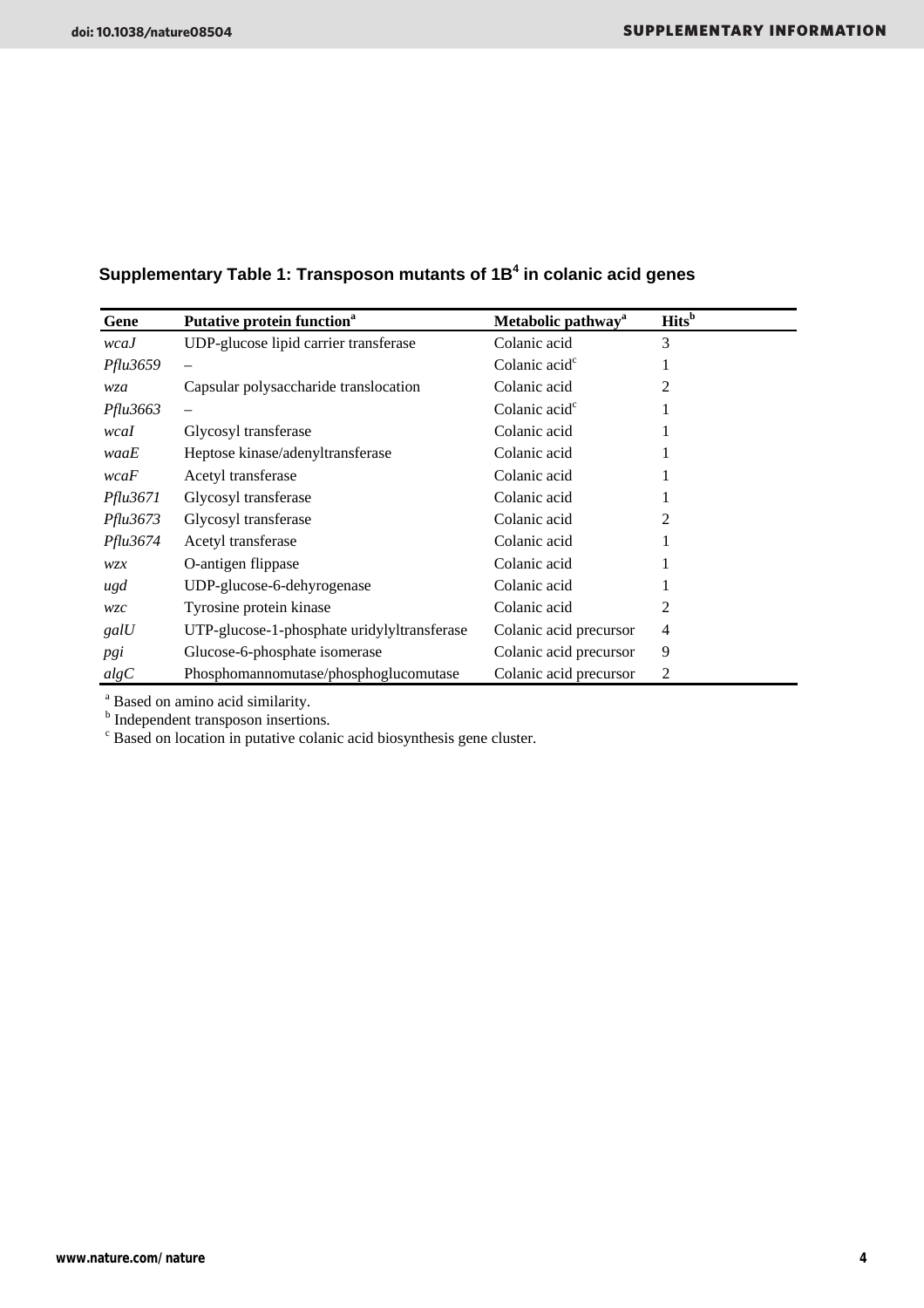#### **Supplementary Method 2: Testing for reversible switching**

We observed a relationship between the morphology of colonies and cells: opaque colonies  $\frac{1}{2}$  contained a higher proportion of  $Cap^+$  cells than translucent colonies and, *vice versa*,  $Cap^+$  cells were more likely to form opaque colonies. This led us to hypothesise that stochastic colony morphology switching was caused by reversible stochastic switching between the Cap<sup>+</sup> and Cap<sup>-</sup> states at the level of the cell. Alternatively, stochastic colony switching could involve two distinct Cap<sup>+</sup> and Cap<sup>-</sup> genotypes that do not switch, but rather form colonies with different morphologies due to plating of cell aggregates that contain both cell types, or via chance colocalisation of Cap<sup>+</sup> and Cap<sup>-</sup>cells upon plating.

 To distinguish between these hypotheses, we performed an experiment that examined the capacity of cells of  $1B<sup>4</sup>$  to switch reversibly between the Cap<sup>+</sup> and Cap<sup>-</sup> states within a growing cell lineage (Supplementary Fig. 1a). In this experiment, ten replicate cell-lineages were generated by passing populations through two sequential single-cell bottlenecks (plating to single colonies, and continuing with cells from a single colony), allowing the populations to grow after each bottleneck (Supplementary Fig. 1b). We measured the number of replicate cell-lineages in which both  $Cap^+$  and  $Cap^-$  cells were present in the population after each of the bottlenecks.

The logic behind this experiment is that the number of replicate lineages in which both  $Cap<sup>+</sup>$ and Cap- cells are present after each of the two bottlenecks (hereafter positive lineages) depends on whether cells are capable of reversible switching. If the cells do not switch reversibly, positive lineages can only occur as a consequence of co-localisation and mixed cell-type aggregates – that is, failure of bottlenecking by plating to single colonies (Supplementary Figure 1b). We estimated the expected number of positive lineages due to these mechanisms on the basis of the proportions of  $Cap<sup>+</sup>$  cells, and the proportion of  $Cap<sup>+</sup>$  and  $Cap<sup>-</sup>$  cell aggregates, which both were measured before each bottleneck. Using statistics, we compared the expected number of positive lineages under the null hypothesis of no reversible switching to that observed in the experiment. Rejection would lead us to except the alternative hypothesis of reversible switching (this analysis is explained in Supplementary Note 3).

 Because we were specifically interested in detecting reversible switching, we enriched for Cap<sup>+</sup> and Cap<sup>-</sup> cells before the first and second bottleneck, respectively. This increased the probability that the cells passing these bottlenecks were of the opposite type, and thus the power of our experiment to detect reversible switching. Enrichment was achieved using a serendipitously discovered method based on centrifugation (13,000 r.p.m., 1 min), which caused Cap<sup>-</sup> cells to form a pellet, while Cap<sup>+</sup> cells formed a viscous aggregate that remained in the supernatant.

 Ten replicate lineages were founded from independent colonies that had been obtained by plating of a Cap<sup>+</sup> enriched population of which the Cap<sup>+</sup> ratio had been measured (the first bottleneck). Subsequently, cells from each of these colonies were used to found liquid cultures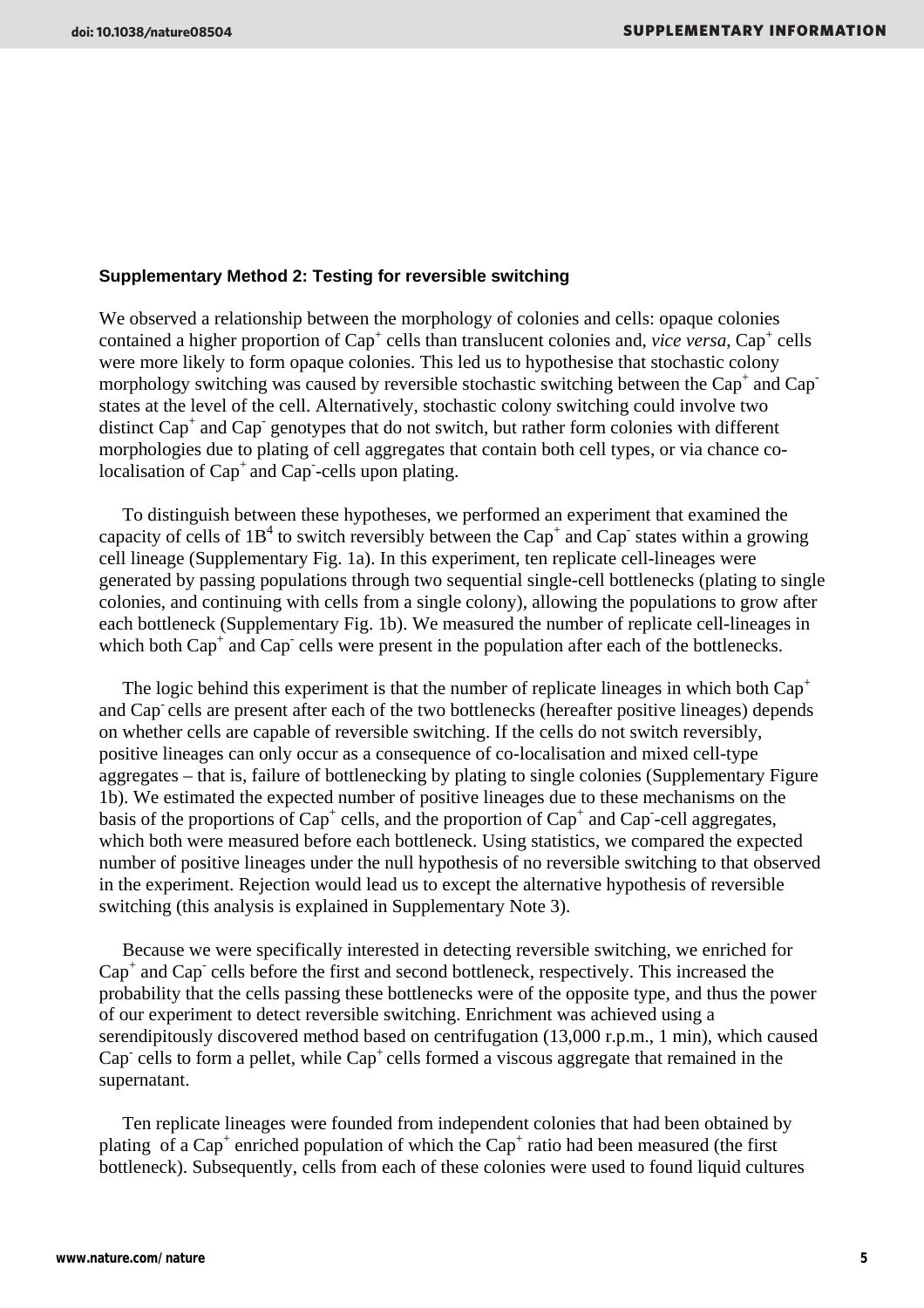that were grown for 24 h. Next, these populations were enriched for Cap- cells, analysed to determine the Cap<sup>+</sup> proportion, and plated to single colonies (the second bottleneck). After plating, a randomly selected colony from each of the ten replicates was screened for the presence of both Cap<sup>+</sup> and Cap<sup>-</sup> cells. Positive lineages were those that contained both cell types after each bottleneck.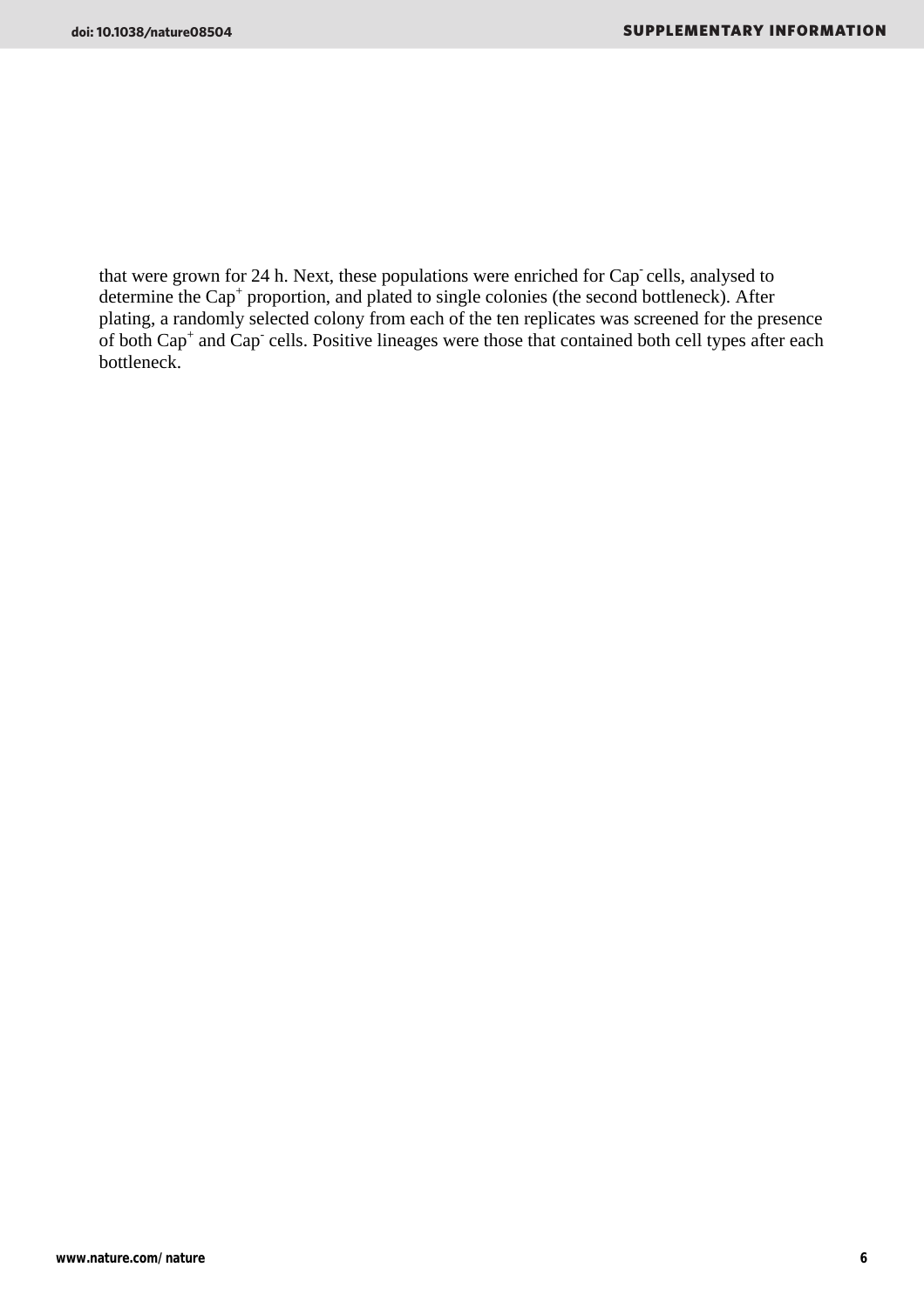# **Supplementary Figure 1**



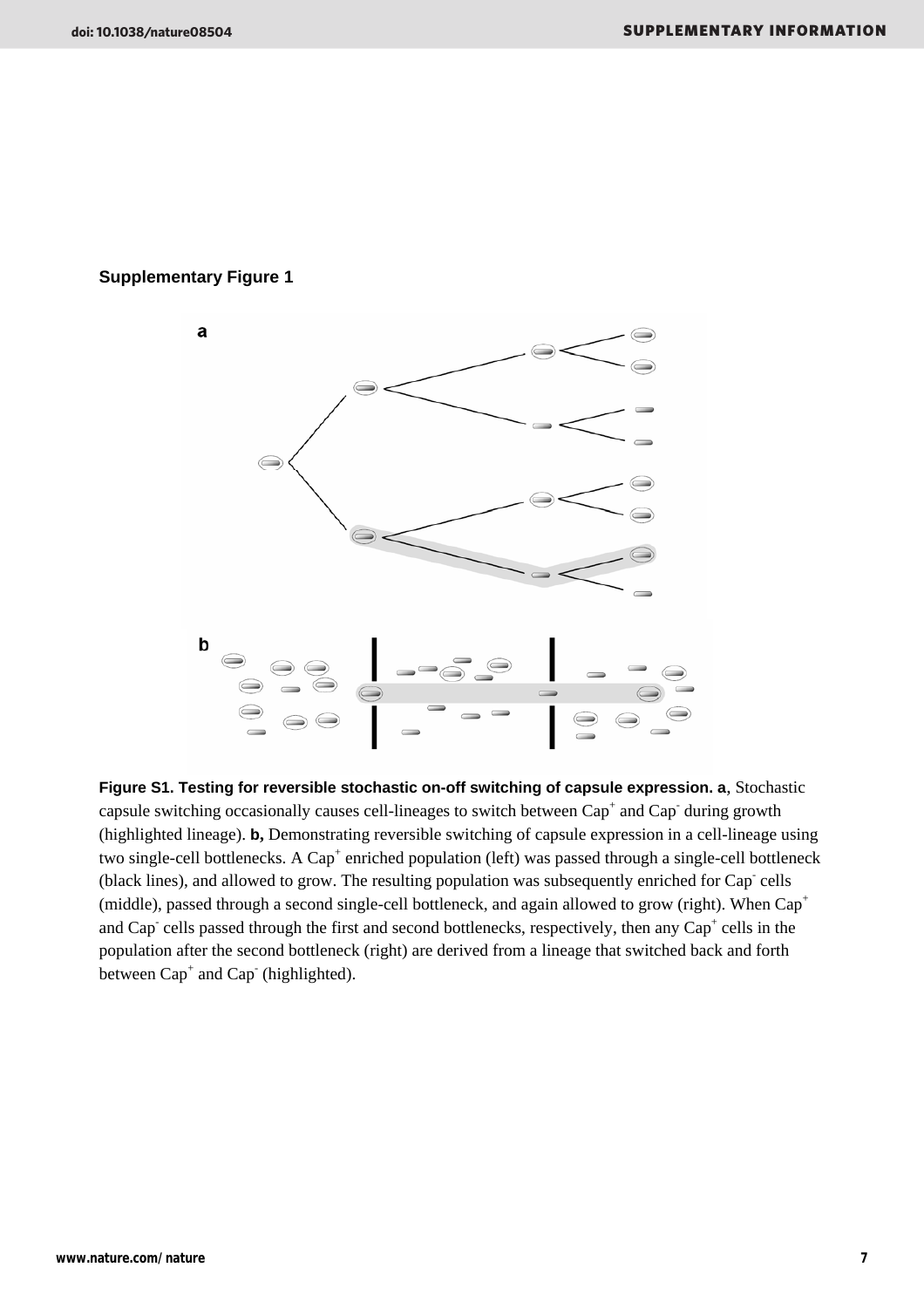#### **Supplementary Note 3: Results and analysis of test for reversible switching**

We found that all ten replicate lineages contained both  $Cap<sup>+</sup>$  and  $Cap<sup>-</sup>$  cells after each of the two bottlenecks. To test the null hypothesis of no switching against this observation, we estimated the number of positive lineages expected under this hypothesis. This required estimation of the likelihood of colonies being founded by both  $Cap^+$  and  $Cap^-$  cells, rather than by a single cell.

 To this end, we first estimated the probability of a colony being founded by a cell aggregate containing both cell types. This was done by determining the proportion of such aggregates in the cell suspensions used in the experiment. We examined 888 particles and found 0 aggregates containing both  $Cap<sup>+</sup>$  and  $Cap<sup>-</sup>$  cells. Based on this, we calculated a conservative estimate (with respect to rejection of the null hypothesis) of the true proportion of mixed cell-type aggregates. This involved determining the 95% binomial confidence interval, and taking the upper confidence limit as the proportion of cell aggregates present in any population before each bottleneck. Thus we estimated that the probability of a colony being formed by a cell aggregate containing  $Cap<sup>+</sup>$  and  $Cap<sup>-</sup>$  cells was 0.004.

 Next, we estimated the probability of mixed cell-type colonies due to chance co-localisation of Cap<sup>+</sup> and Cap<sup>-</sup>-cells upon plating. This was done on the basis of measurements of the proportion of Cap<sup>+</sup> cells before each bottleneck (388 cells examined before the first bottleneck, and 50 cells examined per replicate before the second bottleneck). We assumed that 150 cells were plated per plate. Using the measured  $Cap<sup>+</sup>-cell$  ratios, we calculated the fraction of the total plate area that would be covered by Cap<sup>+</sup>-cell founded colonies if (hypothetically) the cells of this type had been plated first. We then calculated the number of Cap<sup>-</sup> cells in the sample that, if these Cap- -cells had been plated next (hypothetically), would localise on the plate such that their colonies would overlap with those founded by the Cap<sup>+</sup> cells. Overlapping colonies would appear as single colonies containing cells of both types. Based on this number, we calculated the fraction of colonies that was founded by cells of different types. The estimate obtained in this way is conservative with respect to rejection of the null hypothesis. The probability of a colony being founded by cells of two types due to colocalization was 0.01 for the first bottleneck, and between 0 and 0.02 for the second bottleneck.

 On the basis of these probabilities, we calculated the number of positive lineages expected to occur if cells did not switch. The mean probability of observing  $Cap^+$  and  $Cap^-$  cells after each of the two bottlenecks in a lineage due to aggregates and co-localisation was  $6.45 \times 10^{-5}$ . Accordingly, the expected number of positive replicates under the hypothesis of no switching was zero. It is highly unlikely that this mechanism accounts for the experimental observation of ten positive lineages from ten replicates (one-tailed Fisher's exact test, *P* < 0.0001). Thus, we rejected the null hypothesis. The addition of unidirectional switching to these mechanisms also did not explain the data (one-tailed fisher's Exact Test,  $P = 0.0004$ ), leading us to accept the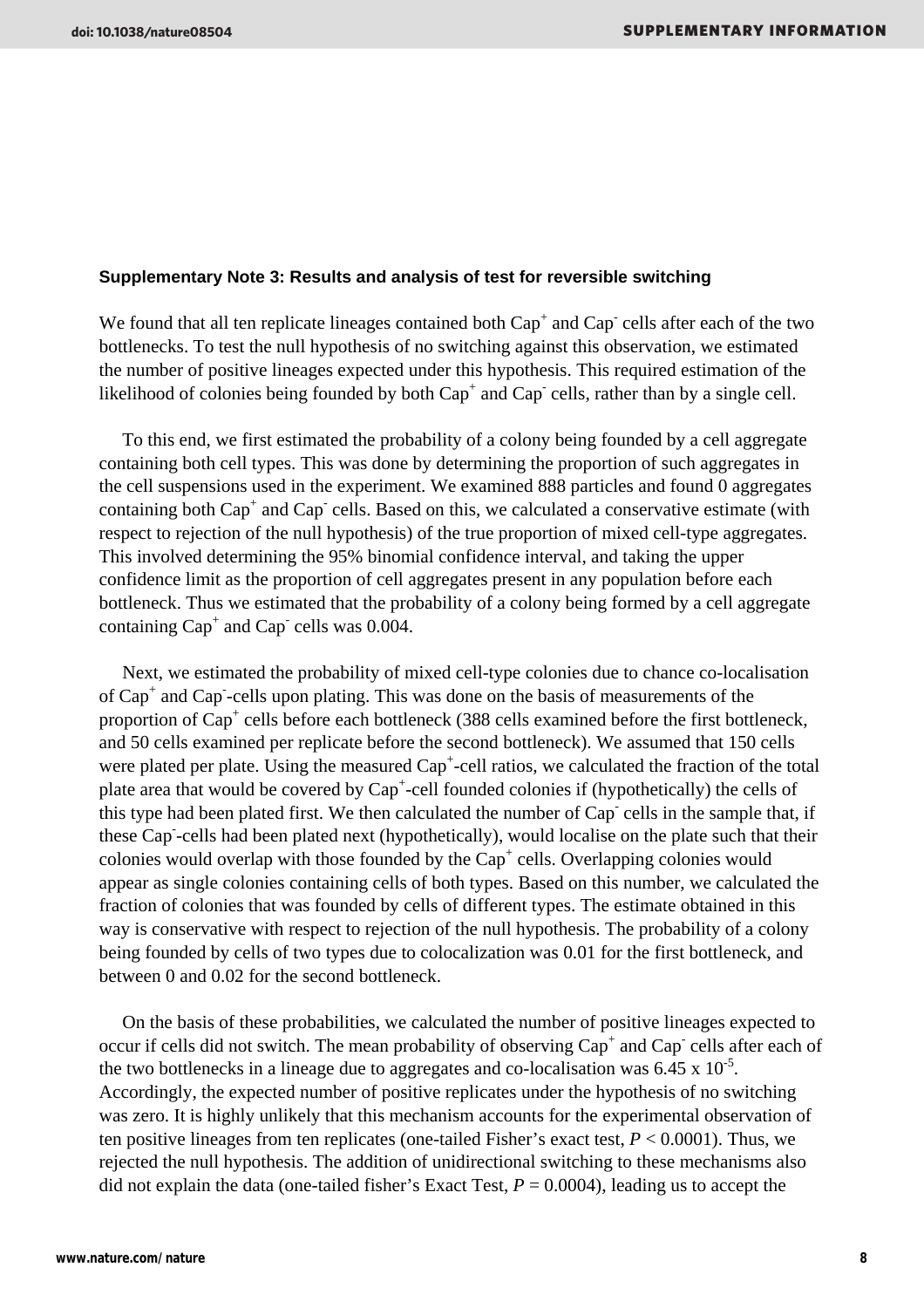alternative hypothesis that cells of  $1B<sup>4</sup>$  are capable of reversible switching between the Cap<sup>+</sup> and Cap<sup>-</sup> states.

We estimated that seven of the ten replicate cell-lineages passed through a  $Cap<sup>+</sup>$  and a  $Cap$ single-cell bottleneck, and thus switched reversibly between  $Cap<sup>+</sup>$  and  $Cap<sup>-</sup>$  during the experiment (estimated 95 % binomial confidence interval:  $4 - 9$ ).